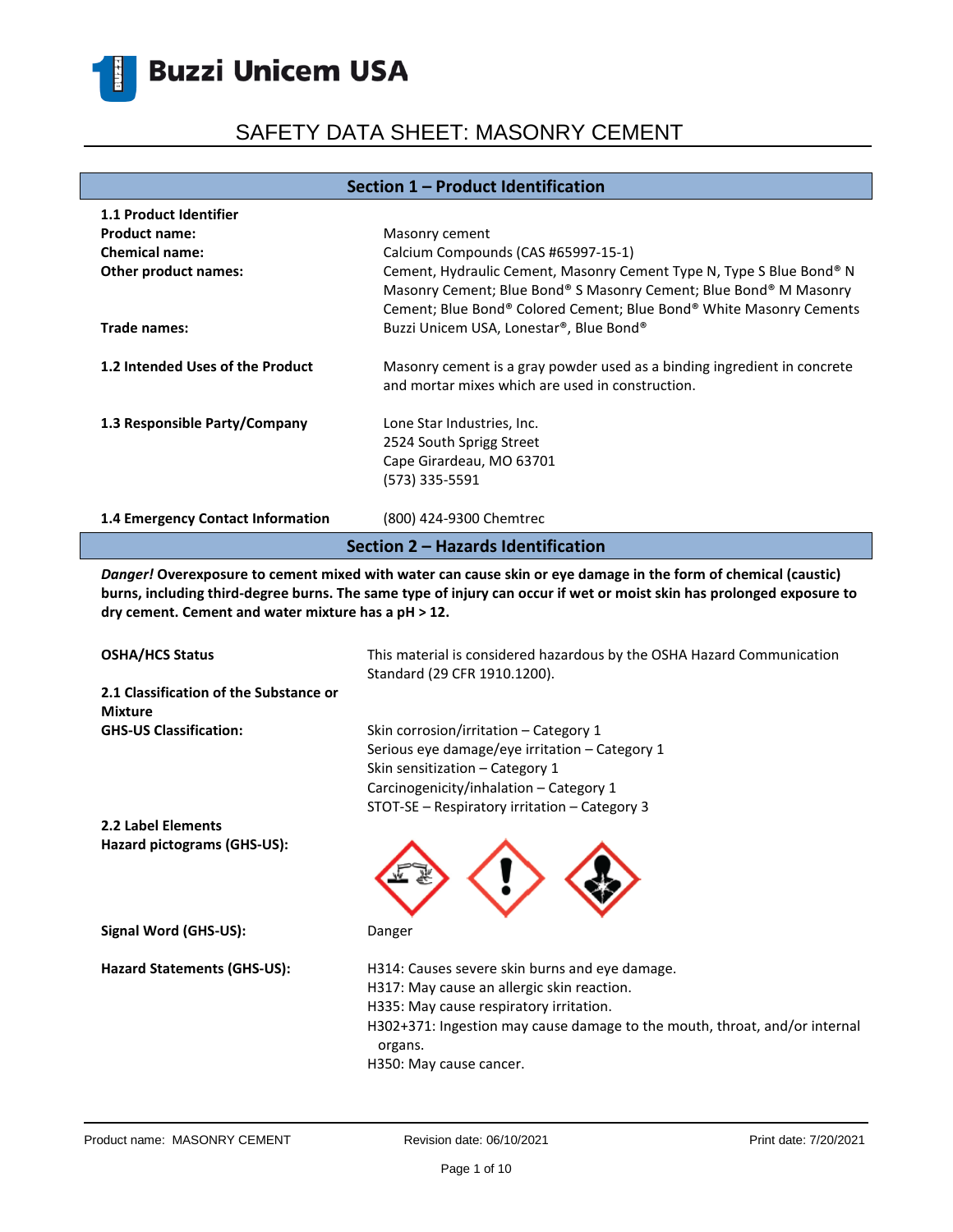

| <b>Precautionary Statements (GHS-US):</b>          | P102: Keep out of reach of children.                                                                                                                                                                           |  |
|----------------------------------------------------|----------------------------------------------------------------------------------------------------------------------------------------------------------------------------------------------------------------|--|
|                                                    | P202: Do not handle until all safety precautions have been read and<br>understood.                                                                                                                             |  |
|                                                    | P260: Do not breathe dusts.                                                                                                                                                                                    |  |
|                                                    | P262: Do not get in eyes, on skin, or on clothing.                                                                                                                                                             |  |
|                                                    | P264: Wash hands thoroughly after using this product.                                                                                                                                                          |  |
|                                                    | P270: Do not eat, drink, or smoke while using this product.                                                                                                                                                    |  |
|                                                    | P304+310+312+340: If inhaled: remove person to fresh air and keep                                                                                                                                              |  |
|                                                    | comfortable for breathing. Immediately call a poison control center or a<br>physician.                                                                                                                         |  |
|                                                    | P305+351+388: If in eyes: Rinse cautiously with water for 20 minutes. Remove<br>contact lenses if present and easy to do. Continue rinsing. Get medical<br>attention.                                          |  |
|                                                    | P302+361+353: If on skin: Take off immediately all contaminated clothing and<br>rinse skin with water. Wash contaminated clothing before reuse.<br>P332+313: If skin irritation occurs, get medical attention. |  |
|                                                    | P301+330+331+312: If swallowed: Rinse mouth. Do not induce vomiting.<br>Contact a poison center or physician.                                                                                                  |  |
|                                                    | P403+233: Store in a well-ventilated area with container tightly closed.<br>P401: If stored in bulk, keep area secure.                                                                                         |  |
|                                                    | P401: Material stockpiled in bulk or in silage may present an engulfment                                                                                                                                       |  |
|                                                    | hazard. Personnel should not enter bulk storage areas unless they have been                                                                                                                                    |  |
|                                                    | trained in the hazards of entering and working in such areas.                                                                                                                                                  |  |
| 2.3 Other hazards                                  | Exposure to Portland cement mixed with water can cause skin or eye damage                                                                                                                                      |  |
|                                                    | in the form of chemical (caustic) burns, including third-degree burns. The same                                                                                                                                |  |
|                                                    | type of injury can occur if wet or moist skin has prolonged exposure to dry<br>Portland cement. Portland cement and water mixture has a pH > 12.                                                               |  |
| 2.4 Unknown Acute Toxicity                         | No data available.                                                                                                                                                                                             |  |
| Section 3 - Composition/Information on Ingredients |                                                                                                                                                                                                                |  |

### **3.1 Substance**

Not applicable.

#### **3.2 Mixture**

Masonry cement is a mixture of blended materials consisting of Portland cement, limestone, and other additives.

| Ingredient/component               | CAS No.    | Concentration percent wt. |
|------------------------------------|------------|---------------------------|
| Portland cement (containing)       | 65997-15-1 | 50-70                     |
| -Tri Calcium Silicate, 3CaO.SiO2   | 12168-85-3 | Varies                    |
| -Di Calcium Silicate, 2CaO.SiO2    | 10034-77-2 | Varies                    |
| -Tri Calcium Aluminate, 3CaO.Al2O3 | 12042-78-3 | Varies                    |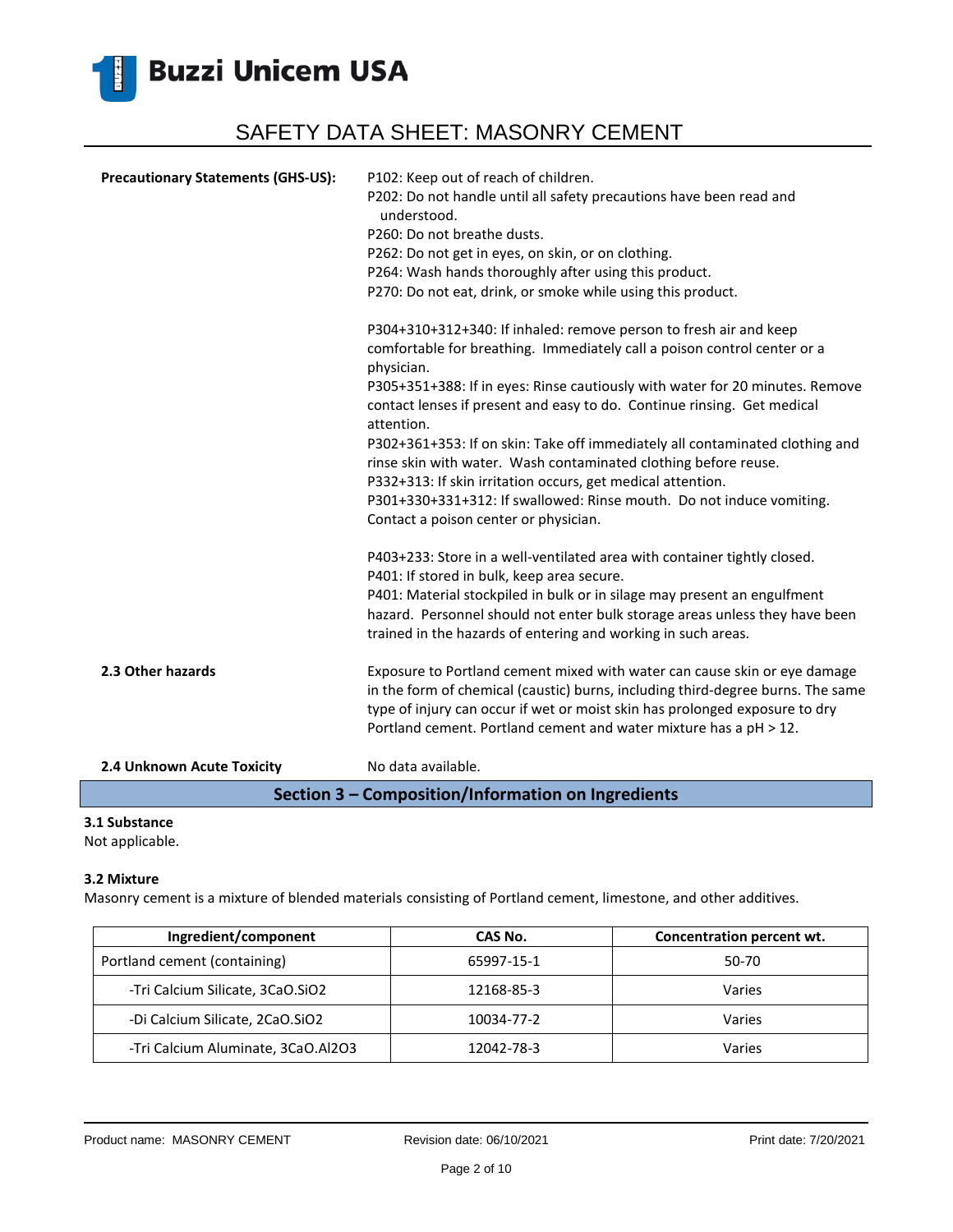

## SAFETY DATA SHEET: MASONRY CEMENT

| -Calcium Aluminoferrite, a solid<br>solution | 12068-35-8 | Varies      |
|----------------------------------------------|------------|-------------|
| Calcium carbonate CaCO3                      | 1317-65-3  | 30-50       |
| Crystalline silica                           | 14808-60-7 | Approx. 0.2 |

#### **Composition comments**

Masonry cement may also contain small amounts of calcium oxide (a.k.a. quicklime) (CaO), magnesium oxide (MgO), sodium sulfate (Na2SO4), and potassium sulfate (K2SO4). Since masonry cement is manufactured from materials mined from the earth (limestone, shale, sand, gypsum), and process heat is provided by burning fuels derived from the earth, trace but detectable amounts of naturally occurring metals, and possibly harmful elements may be found during chemical analysis. Mercury and lead were not found to be present at or above detection levels. Masonry cement may contain more than 0.1% of free crystalline silica, a substance listed as a carcinogen by NTP, OSHA, ACGIH and/or IARC.

Masonry cement is not listed as a carcinogen by NTP, OSHA, ACGIH or IARC. However it may contain trace amounts (<0.1%) of substances listed as a carcinogen by NTP, OSHA, ACGIH and/or IARC: chromium VI compounds (hexavalent chromium), nickel or lead.

| <b>SECTION 4 - First Aid Measures</b>                      |                                                                                                                                                                                                                                                                                                                              |  |  |  |
|------------------------------------------------------------|------------------------------------------------------------------------------------------------------------------------------------------------------------------------------------------------------------------------------------------------------------------------------------------------------------------------------|--|--|--|
| 4.1 Description of First Aid Measures                      |                                                                                                                                                                                                                                                                                                                              |  |  |  |
| Eye contact:                                               | Immediately flush eyes with plenty of water, occasionally lifting the upper<br>and lower eyelids. Check for and remove any contact lenses. Continue to<br>rinse for at least 20 minutes. Get medical attention immediately. Call a<br>poison center or physician. Chemical burns must be treated promptly by a<br>physician. |  |  |  |
| <b>Skin contact:</b>                                       | Take off immediately all contaminated clothing and rinse skin with plenty<br>of water. Wash contaminated clothing before reuse. If skin irritation<br>occurs, get medical attention.                                                                                                                                         |  |  |  |
| Inhalation:                                                | If breathing is difficult, remove person to fresh air and keep comfortable<br>for breathing. Immediately call a poison control center or a physician.                                                                                                                                                                        |  |  |  |
| Ingestion:                                                 | Do not induce vomiting. If subject is conscious, rinse the mouth with water<br>to remove any material and drink plenty of water to dilute any swallowed<br>material. Do not give drink or attempt to force water to an unconscious<br>person. Contact a poison center or physician.                                          |  |  |  |
| 4.2 Most Important Symptoms and Effects, Acute and Delayed |                                                                                                                                                                                                                                                                                                                              |  |  |  |
| Eye contact:                                               | Causes serious eye irritation and may scratch eye surface due to particle<br>abrasion. May cause chemical burns resulting in corneal damage.                                                                                                                                                                                 |  |  |  |
| <b>Skin contact:</b>                                       | Causes severe skin burns. Symptoms may include redness, pain, blisters.<br>Do not allow product to harden around any body part or allow continuous,<br>prolonged contact with skin. May cause sensitization by skin contact.                                                                                                 |  |  |  |
| Inhalation:                                                | May irritate nose and throat if dust is inhaled. Prolonged or repeated<br>inhalation of respirable dust may lead to respiratory tract or lung damage.                                                                                                                                                                        |  |  |  |
| Ingestion:                                                 | May cause irritation and burns of mouth, throat, stomach and digestive<br>tract if swallowed. May cause nausea or vomiting.                                                                                                                                                                                                  |  |  |  |

#### **4.3 Recommendations for Immediate Medical Care or Special Treatment**

Seek immediate medical attention for inhalation of large quantities of dust or exposure of wet material over large areas of skin. Seek immediate medical attention if material comes into contact with eyes and cannot be immediately removed.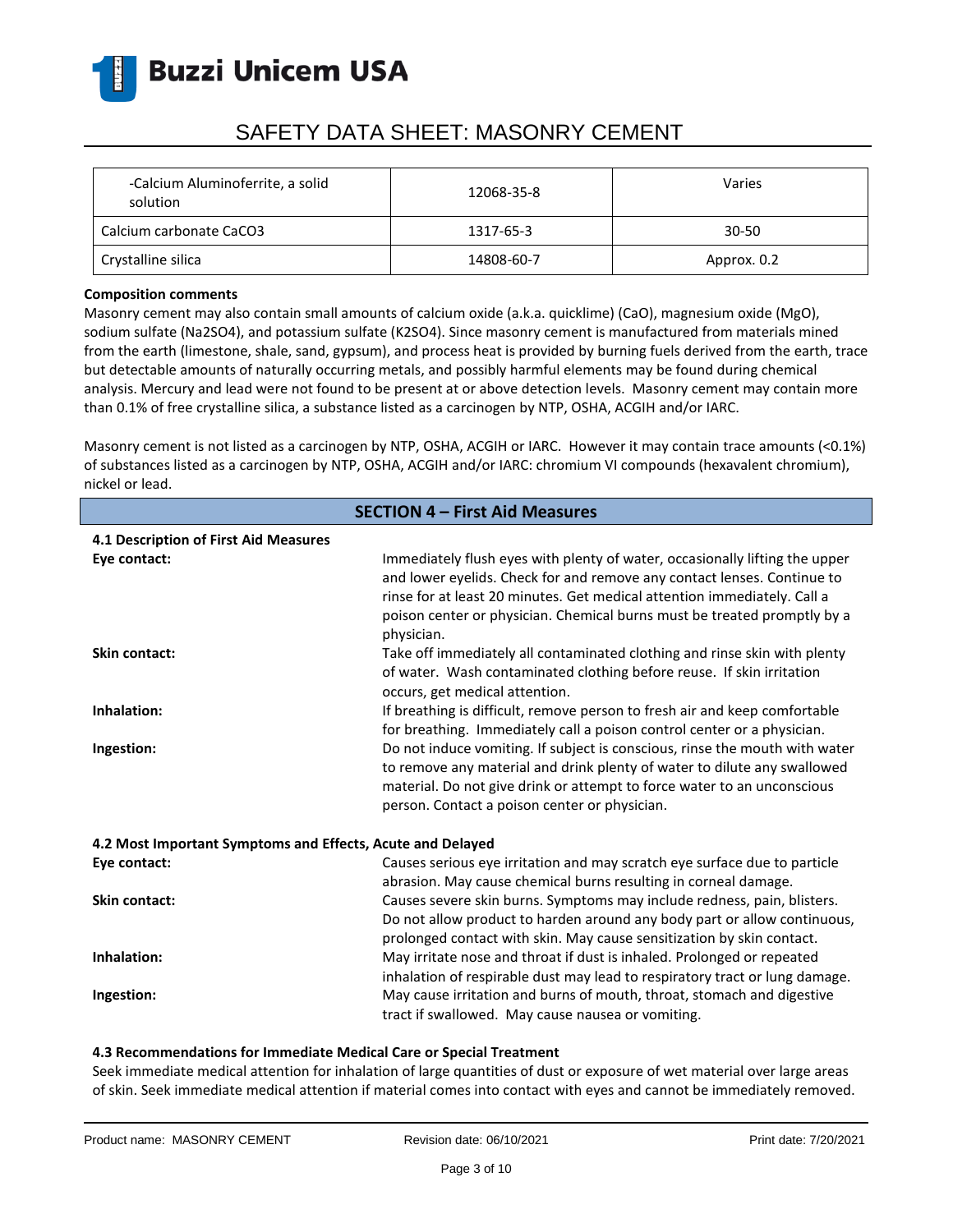

### **SECTION 5 – Fire-Fighting Measures**

| 5.1 Extinguishing Media         |                                                         |
|---------------------------------|---------------------------------------------------------|
| Suitable extinguishing media:   | Use media appropriate for surrounding fire.             |
| Unsuitable extinguishing media: | Do not use water jet or water-based fire extinguishers. |

#### **5.2 Special Hazards Arising from the Substance or Mixture**

**Fire hazard: Product does not burn however its packaging may.** Product does not burn however its packaging may.

#### **5.3 Advice for Fire Fighters**

Move containers from fire area if this can be done without risk. Use water spray to keep fire-exposed containers cool. Keep upwind of fire. Wear full firefighting turn-out gear (full Bunker gear) and respiratory protection (SCBA). **Hazardous decomposition products:** Decomposition products may include the following materials: carbon dioxide, carbon monoxide, sulfur oxides and metal oxide/oxides.

### **SECTION 6 – Accidental Release Measures**

| 6.1 Personal Precautions, Protective Equipment, and Emergency Procedures<br><b>General measures:</b><br>Avoid creating dust. Use personal protection recommended in Section 8. |                                                                                                                                                                                                                                                                                                                                                                                                                                                                       |  |  |
|--------------------------------------------------------------------------------------------------------------------------------------------------------------------------------|-----------------------------------------------------------------------------------------------------------------------------------------------------------------------------------------------------------------------------------------------------------------------------------------------------------------------------------------------------------------------------------------------------------------------------------------------------------------------|--|--|
|                                                                                                                                                                                | Isolate the hazard area and deny entry to unnecessary and unprotected<br>personnel. Avoid contact with skin and eyes.                                                                                                                                                                                                                                                                                                                                                 |  |  |
| <b>6.2 Environmental Precautions</b>                                                                                                                                           | Avoid dispersal of spilled material and runoff and contact with soil,<br>waterways, drains and sewers. Inform the relevant authorities if the<br>product has entered the environment, including waterways, soil or air.<br>Materials can enter waterways through drainage systems.                                                                                                                                                                                    |  |  |
| 6.3 Methods and Material for Containment and Cleaning Up                                                                                                                       |                                                                                                                                                                                                                                                                                                                                                                                                                                                                       |  |  |
| For containment:                                                                                                                                                               | Barricade material to prevent additional spillage.                                                                                                                                                                                                                                                                                                                                                                                                                    |  |  |
| Cleanup methods:                                                                                                                                                               | Scoop or vacuum up spilled material while avoiding dust creation. Do not<br>dry sweep. Vacuum dust with equipment fitted with a HEPA filter and place<br>in a closed, labeled waste container. Scoop up wet material and place in<br>approved container. Allow wet material to harden before disposal.                                                                                                                                                                |  |  |
|                                                                                                                                                                                |                                                                                                                                                                                                                                                                                                                                                                                                                                                                       |  |  |
| 6.4 Reference to Other<br><b>Sections</b>                                                                                                                                      | See Section 8 for exposure controls and personal protection and Section 13<br>for disposal considerations.                                                                                                                                                                                                                                                                                                                                                            |  |  |
|                                                                                                                                                                                |                                                                                                                                                                                                                                                                                                                                                                                                                                                                       |  |  |
| <b>SECTION 7 - Handling and Storage</b>                                                                                                                                        |                                                                                                                                                                                                                                                                                                                                                                                                                                                                       |  |  |
| 7.1 Precautions for Safe Handling                                                                                                                                              |                                                                                                                                                                                                                                                                                                                                                                                                                                                                       |  |  |
| <b>Precautions:</b>                                                                                                                                                            | Use appropriate personal protective equipment (see Section 8). Persons<br>with a history of skin sensitization problems should not be employed in any<br>process in which this product is used. Do not get in eyes or on skin or<br>clothing. Avoid the use of contact lenses when working with or handling<br>this product. Do not breathe dust. Do not ingest. Do not eat, drink, smoke,<br>or chew gum or tobacco while using this product. Use only with adequate |  |  |

**Hygiene measures:** Do not eat, drink, smoke, or chew gum or tobacco in areas where this

ventilation is inadequate.

ventilation. Ensure the use of good housekeeping procedures to prevent the accumulation of dust. Wear appropriate respiratory protection when

material is handled, stored and processed. Workers should wash hands and face before eating, drinking and smoking. Remove contaminated clothing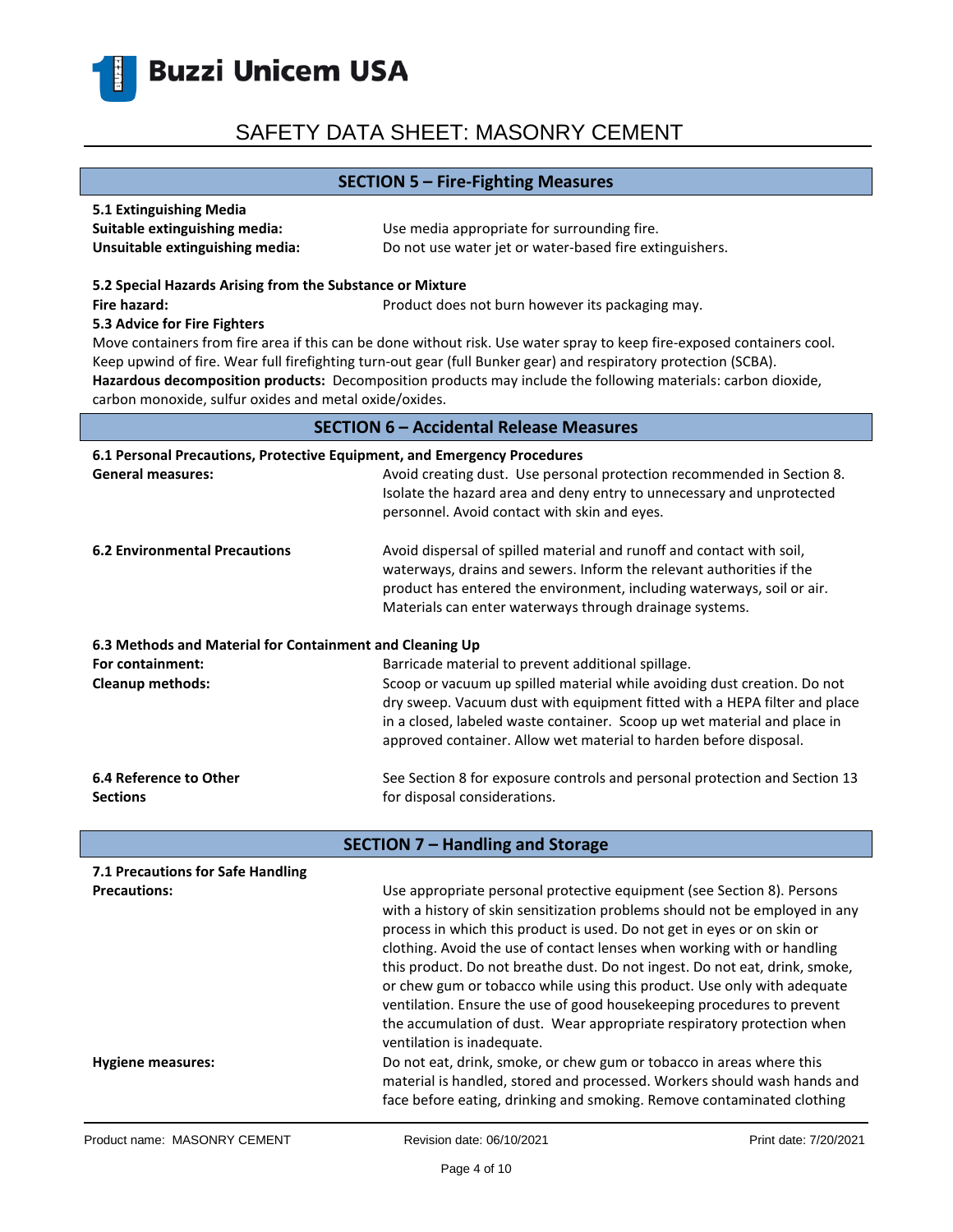## SAFETY DATA SHEET: MASONRY CEMENT

and protective equipment before entering eating areas. See also Section 8 for additional information on hygiene measures.

| 7.2 Conditions for Safe Storage<br><b>Storage conditions:</b><br>Conditions to avoid: | Keep out of the reach of children. Avoid any dust buildup by frequent<br>cleaning and suitable construction of the storage area. Do not store in an<br>area equipped with emergency water sprinklers. Clean up spilled material<br>promptly. Keep in the original container or an approved alternative made<br>from a compatible material and keep the container tightly closed when not<br>in use. Empty containers retain product residue and can be hazardous. Do<br>not reuse container.<br>Water/moisture exposure will cause material to generate heat. Keep away |
|---------------------------------------------------------------------------------------|-------------------------------------------------------------------------------------------------------------------------------------------------------------------------------------------------------------------------------------------------------------------------------------------------------------------------------------------------------------------------------------------------------------------------------------------------------------------------------------------------------------------------------------------------------------------------|
|                                                                                       | from fluoride compounds, strong acids and oxidizers. Masonry cement<br>dissolves in hydrofluoric acid, producing corrosive silicon tetrafluoride gas.                                                                                                                                                                                                                                                                                                                                                                                                                   |
| 7.3 Specific End Uses                                                                 | Masonry cement is a gray powder used as a binding ingredient in concrete<br>and mortar mixes which are used in construction.                                                                                                                                                                                                                                                                                                                                                                                                                                            |

### **SECTION 8 – Exposure Controls/Personal Protection**

### **8.1 Control Parameters**

#### **Exposure limits for individual components:**

| Component                                                             | OSHA PEL (mg/m <sup>3</sup> ) | ACGIH TLV $(mg/m3)$ | NIOSH REL( $mg/m3$ ) |
|-----------------------------------------------------------------------|-------------------------------|---------------------|----------------------|
| Portland cement                                                       | 15 $(T);$ 5 $(I)$             | 1(1)                | 10(T); 5(I)          |
| Calcium carbonate (limestone)                                         | 15 $(T);$ 5 $(I)$             | 10(1)               | 10(T); 5(I)          |
| Calcium sulfate (gypsum)                                              | 15 $(T);$ 5 $(I)$             | 10 (I)              | 10(T); 5(I)          |
| Crystalline silica (as quartz)                                        | $0.05$ (I)                    | $0.025$ (I)         | $0.05$ (I)           |
| Calcium oxide (quicklime)                                             |                               |                     |                      |
| Magnesium oxide (as magnesia)                                         | 15                            | 10(1)               | Not established      |
| Sodium sulfate                                                        | 15(T); 5(I)                   | 10(1)               | 10(T); 5(I)          |
| Potassium sulfate                                                     | 15(T); 5(I)                   | 10 (I)              | 10(T); 5(I)          |
| Nuisance dust (PNOC)                                                  | 15(T); 5(R)                   | 10(T); 3(R)         | Not established      |
| $T =$ total dust, $R =$ respirable fraction, $I =$ inhalable aerosol. |                               |                     |                      |

### **8.2 Exposure Controls**

**Engineering controls:** Use product outdoors and in well-ventilated areas; otherwise employ natural or mechanical ventilation or other engineering controls to maintain exposure within applicable exposure limits. **Personal protective equipment:** Protective clothing, gloves, eye protection, insufficient ventilation wear respiratory protection. **Skin and body:** Wear long sleeved shirts and trousers while using this product. Wear water-proof boots. If working in dusty conditions, impervious over garments are recommended. **Hands:** Protective gloves with wrist/arm cuffs should be worn to avoid direct contact with skin. Face and eyes: **Safety glasses with side shields or protective goggles should be worn while** worn while using this product. For extremely dusty conditions, non-vented goggles or goggles with indirect venting are recommended. Avoid contact lens wear when using this product.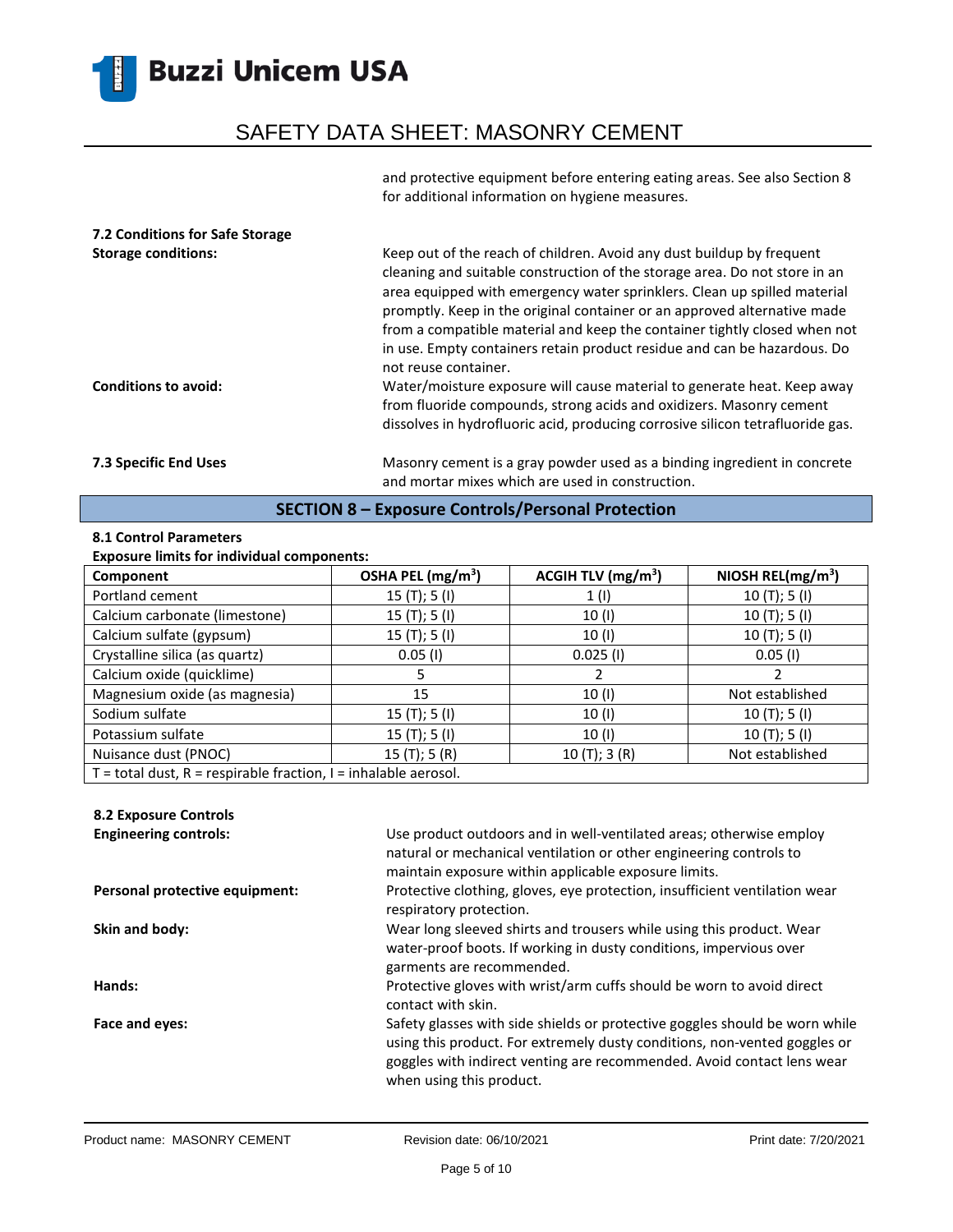## SAFETY DATA SHEET: MASONRY CEMENT

| <b>Respiratory:</b>            | The use of a NIOSH approved dust respirator or filtering facepiece is<br>recommended in poorly ventilated areas or when permissible exposure<br>limits may be exceeded. Respirators should be selected by and used under<br>the direction of a trained health and safety professional following<br>requirements found in OSHA's respirator standard (29 CFR 1910.134) and<br>ANSI's standard for respiratory protection (Z88.2). |
|--------------------------------|----------------------------------------------------------------------------------------------------------------------------------------------------------------------------------------------------------------------------------------------------------------------------------------------------------------------------------------------------------------------------------------------------------------------------------|
| <b>Personal hygiene:</b>       | Clean water should always be readily available for skin and (emergency)<br>eye washing. Periodically wash areas contacted by Portland cement with a<br>pH neutral soap and clean, uncontaminated water. If clothing becomes<br>saturated with Portland cement, garments should be removed and<br>replaced with clean, dry clothing.                                                                                              |
| <b>Environmental controls:</b> | Emissions from ventilation or work process equipment should be<br>monitored to verify compliance with the requirements of environmental<br>protection legislation. Avoid dispersal of spilled material and runoff and<br>contact with soil, waterways, drains and sewers.                                                                                                                                                        |
| <b>Other information:</b>      | Do not eat, drink, or smoke while using this product; avoid hand-to-mouth<br>contact.                                                                                                                                                                                                                                                                                                                                            |

**SECTION 9 – Physical and Chemical Properties**

### **9.1 Information on Basic Physical and Chemical Properties**

| <b>Physical state:</b>                         | Solid                              |
|------------------------------------------------|------------------------------------|
| Appearance:                                    | Powder                             |
| Color:                                         | Grey or white                      |
| Odor:                                          | Odorless                           |
| Odor threshold:                                | No data available                  |
| pH:                                            | 12 - 13 (Highly alkaline when wet) |
| Relative evaporation rate (n-butyl acetate=1): | No data available                  |
| <b>Melting point:</b>                          | $>1,000$ °C                        |
| <b>Freezing point:</b>                         | No data available                  |
| <b>Boiling point:</b>                          | $>1,000$ °C                        |
| Flash point:                                   | Not combustible                    |
| Auto-ignition temperature:                     | Not applicable                     |
| Decomposition temperature:                     | Not determined                     |
| Flammability limits in air:                    | Not flammable                      |
| Vapor pressure:                                | Not applicable                     |
| Relative vapor density at 20 °C:               | Not applicable                     |
| <b>Relative density:</b>                       | $3.15$ (Water = 1)                 |
| Solubility:                                    | Slight. (Water: 0.1 - 1 %)         |
| Log Pow:                                       | No data available                  |
| Log Kow:                                       | No data available                  |
| Viscosity, kinematic:                          | No data available                  |
| Viscosity, dynamic:                            | No data available                  |
| <b>Explosive properties:</b>                   | No data available                  |
| <b>Oxidizing properties:</b>                   | No data available                  |
| <b>Explosive limits:</b>                       | No data available                  |
|                                                |                                    |

**9.2 Other Information 19.2 Other Information 19.2 Other Information No other information available.**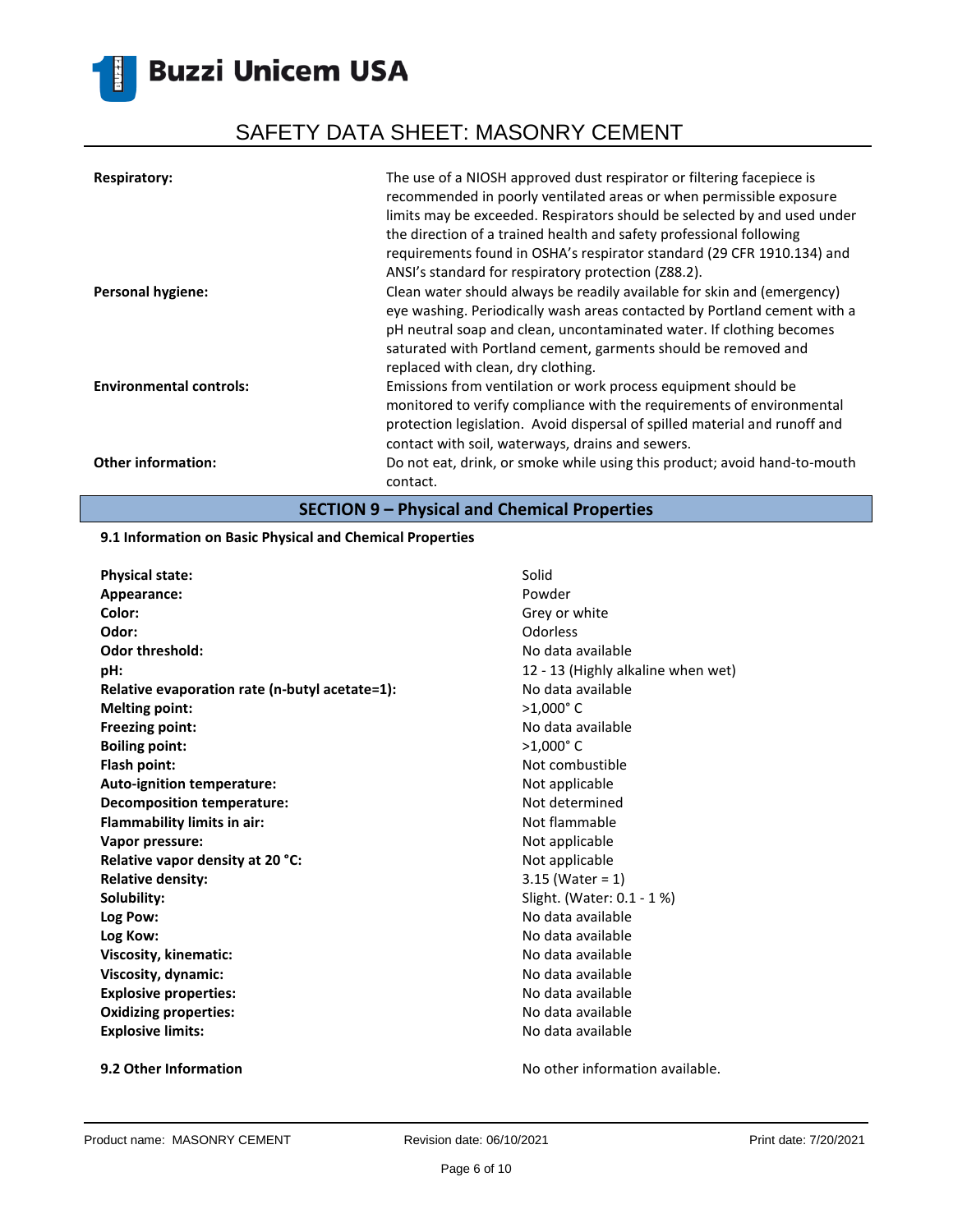H

# SAFETY DATA SHEET: MASONRY CEMENT

| SECTION 10 - Stability and Reactivity         |                                                                                                                                                                                                                                                                                                                                                                                                                                                                                                                                                                              |
|-----------------------------------------------|------------------------------------------------------------------------------------------------------------------------------------------------------------------------------------------------------------------------------------------------------------------------------------------------------------------------------------------------------------------------------------------------------------------------------------------------------------------------------------------------------------------------------------------------------------------------------|
| 10.1 Reactivity                               | This product reacts slowly with water to form hardened hydrated<br>compounds, releasing heat and producing a strong alkali solution.                                                                                                                                                                                                                                                                                                                                                                                                                                         |
| <b>10.2 Chemical Stability</b>                | Product is stable under proper storage conditions. Keep dry while in<br>storage.                                                                                                                                                                                                                                                                                                                                                                                                                                                                                             |
| 10.3 Possibility of Hazardous Reactions       | No dangerous reactions are known under conditions of normal use. Do<br>not mix with other chemical products.                                                                                                                                                                                                                                                                                                                                                                                                                                                                 |
| <b>10.4 Conditions to Avoid</b>               | This product is incompatible with the following materials: oxidizing<br>materials, acids, aluminum and ammonium salt. Masonry cement is highly<br>alkaline and will react with acids to produce a violent, heat-generating<br>reaction. Toxic gases or vapors may be given off depending on the acid<br>involved. Reacts with acids, aluminum metals and ammonium salts.                                                                                                                                                                                                     |
| 10.5 Incompatible Materials                   | Aluminum powder and other alkali and alkaline earth elements will react<br>in wet mortar or concrete, liberating hydrogen gas. Limestone ignites on<br>contact with fluorine and is incompatible with acids, alum, ammonium<br>salts, and magnesium. Silica reacts violently with powerful oxidizing<br>agents such as fluorine, boron trifluoride, chlorine trifluoride, manganese<br>trifluoride, and oxygen difluoride yielding possible fire and/or explosions.<br>Silicates dissolve readily in hydrofluoric acid producing a corrosive gas -<br>silicon tetrafluoride. |
| 10.6 Hazardous Decomposition                  |                                                                                                                                                                                                                                                                                                                                                                                                                                                                                                                                                                              |
| <b>Products</b>                               | None known                                                                                                                                                                                                                                                                                                                                                                                                                                                                                                                                                                   |
| <b>SECTION 11 - Toxicological Information</b> |                                                                                                                                                                                                                                                                                                                                                                                                                                                                                                                                                                              |
| 11.1. Information on toxicological offects    |                                                                                                                                                                                                                                                                                                                                                                                                                                                                                                                                                                              |

### **11.1 Information on toxicological effects**

Masonry cement is a mixture of materials consisting of Portland cement, limestone, and other additives.

| <b>Acute toxicity:</b>             | Not classified.                                                                                                                       |
|------------------------------------|---------------------------------------------------------------------------------------------------------------------------------------|
| LD50/LC50 data:                    | Not classified.                                                                                                                       |
| <b>Skin corrosion/irritation:</b>  | Causes irritation or chemical burns if exposed to moisture on skin.                                                                   |
| Critical eye damage/irritation:    | Causes serious eye injury due to chemical burns or mechanical irritation.                                                             |
| Respiratory or skin sensitization: | Not reported/no data available.                                                                                                       |
| Germ cell mutagenicity:            | Not reported/no data available.                                                                                                       |
| Teratogenicity:                    | Not reported/no data available.                                                                                                       |
| Carcinogenicity:                   | Material contains trace amounts of crystalline silica, which may cause lung<br>cancer through repeated or prolonged exposure to dust. |
| Specific target organ toxicity     |                                                                                                                                       |
| (Single exp.):                     | May cause respiratory irritation.                                                                                                     |
| Specific target organ toxicity     |                                                                                                                                       |
| (Repeated exp.):                   | May cause damage to lungs through repeated or prolonged exposure.                                                                     |
| <b>Reproductive toxicity:</b>      | Not reported/no data available.                                                                                                       |
| Aspiration respiratory hazard:     | Not reported/no data available.                                                                                                       |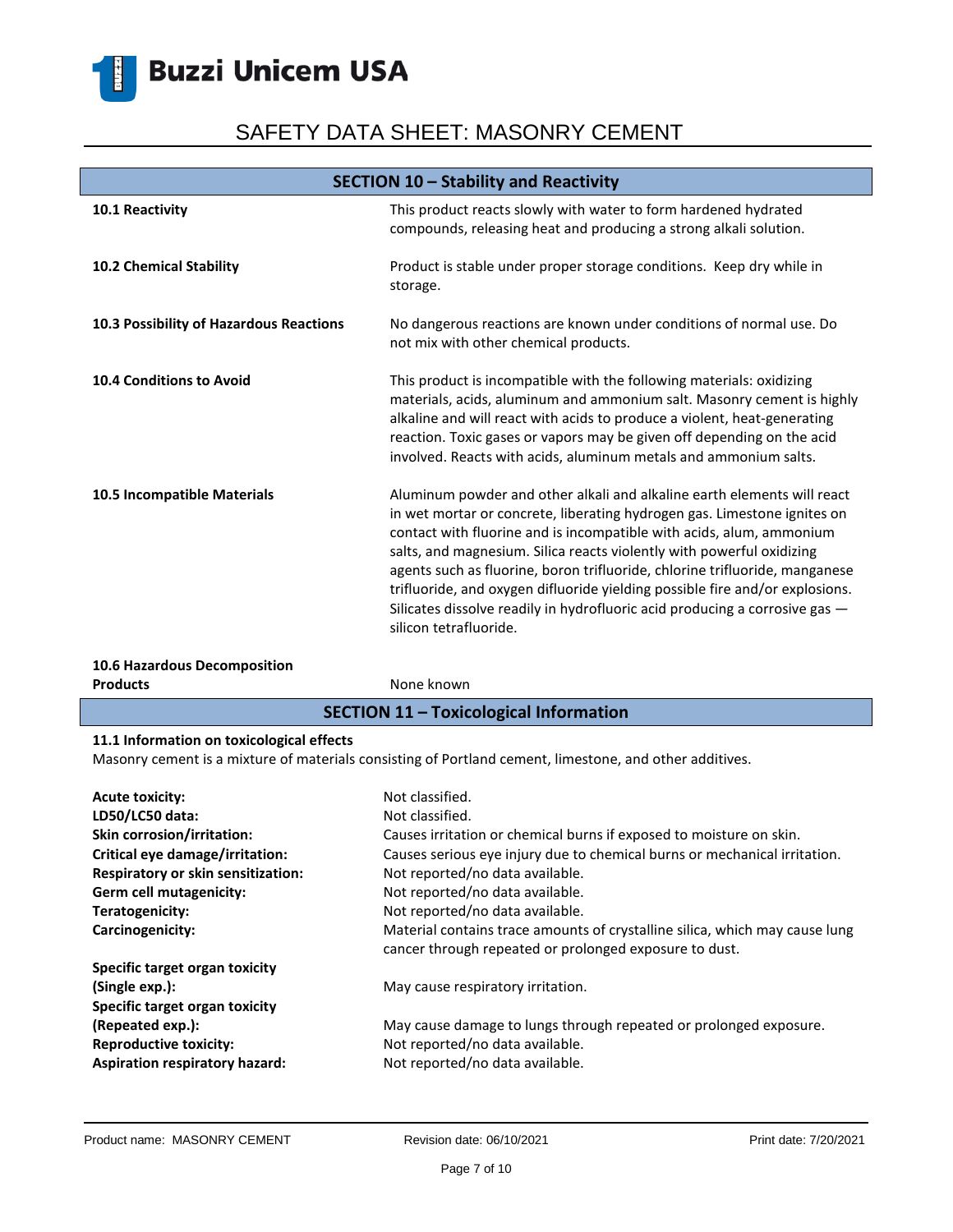

| <b>Symptoms: Eye contact:</b>           | Redness and itching. Extended contact may lead to corneal<br>abrasion/ulceration.                 |
|-----------------------------------------|---------------------------------------------------------------------------------------------------|
| <b>Symptoms: Skin contact:</b>          | Redness and itching. Extended contact may lead to chemical burns.                                 |
| <b>Symptoms: Inhalation:</b>            | Coughing, sneezing, mucous discharge and dyspnea. Extended contact may<br>lead to chemical burns. |
| <b>Symptoms: Ingestion:</b>             | Irritation and chemical burns of mouth and throat.                                                |
| <b>Other toxicological information:</b> | No additional data available.                                                                     |

| Component                                  | <b>Toxicity</b>                 | <b>Carc: IARC</b> | <b>Carc: NTP</b> | Carc: OSHA |
|--------------------------------------------|---------------------------------|-------------------|------------------|------------|
| Portland cement                            | No data                         | Not listed        | Not listed       | Not listed |
| Calcium oxide                              | Oral LD50 Rat 500 mg/kg         | Not listed        | Not listed       | Not listed |
| Magnesium oxide (Inhalable                 |                                 | Not listed        | Not listed       | Not listed |
| fraction)                                  | Oral LD50 Rat 810 mg/kg         |                   |                  |            |
| Calcium sulfate                            | Oral LD50 Rat >2000 mg/kg       | Not listed        | Not listed       | Not listed |
| Crystalline silica (as quartz)             | Oral LD50 Rat >22,500 mg/kg     | Group 1           | Known            | Not listed |
|                                            | LC50 Carp >10,000 mg/L (72 hr.) |                   |                  |            |
| Nuisance dust (PNOC)                       |                                 | Not listed        | Not listed       | Not listed |
| <b>SECTION 12 - Ecological Information</b> |                                 |                   |                  |            |

12.1 General ecotoxicity: Not classified.

No data available.

- 
- **12.2 Persistence and Biodegradability:**
- **12.3 Bioaccumulation potential:** No data available.
- **12.4 Mobility in soil to groundwater:** No data available.
- **12.5 Other adverse effects:**
- Avoid release to the environment. Prevent material from entering sewers, drains, ditches or waterways.
- **SECTION 13 – Disposal Considerations**

| 13.1 Waste treatment methods           |                                                                                                                                                                                                                                                                                                                                                                                                                                                                                                                                                                                                                                                                                                                                                                                                                                                                                                          |
|----------------------------------------|----------------------------------------------------------------------------------------------------------------------------------------------------------------------------------------------------------------------------------------------------------------------------------------------------------------------------------------------------------------------------------------------------------------------------------------------------------------------------------------------------------------------------------------------------------------------------------------------------------------------------------------------------------------------------------------------------------------------------------------------------------------------------------------------------------------------------------------------------------------------------------------------------------|
| <b>Waste disposal recommendations:</b> | The generation of waste should be avoided or minimized wherever<br>possible. Disposal of this product, solutions and any by-products should<br>comply with the requirements of environmental protection and waste<br>disposal legislation and any regional local authority requirements. Dispose<br>of surplus and non-recyclable products via a licensed waste disposal<br>contractor. Untreated waste should not be released to the sewer unless<br>fully compliant with the requirements of all authorities with jurisdiction.<br>Waste packaging should be recycled. Incineration or landfill should only be<br>considered when recycling is not feasible. This material and its container<br>must be disposed of in a safe manner. Care should be taken when handling<br>empty containers that have not been cleaned or rinsed out. Empty<br>containers or liners may retain some product residues. |
| <b>Additional information:</b>         | Avoid creating or breathing dust during disposal. Avoid contact with skin<br>and eyes.                                                                                                                                                                                                                                                                                                                                                                                                                                                                                                                                                                                                                                                                                                                                                                                                                   |
| Ecology - waste materials:             | Avoid release to the environment. Prevent material from entering sewers,<br>drains, ditches or waterways                                                                                                                                                                                                                                                                                                                                                                                                                                                                                                                                                                                                                                                                                                                                                                                                 |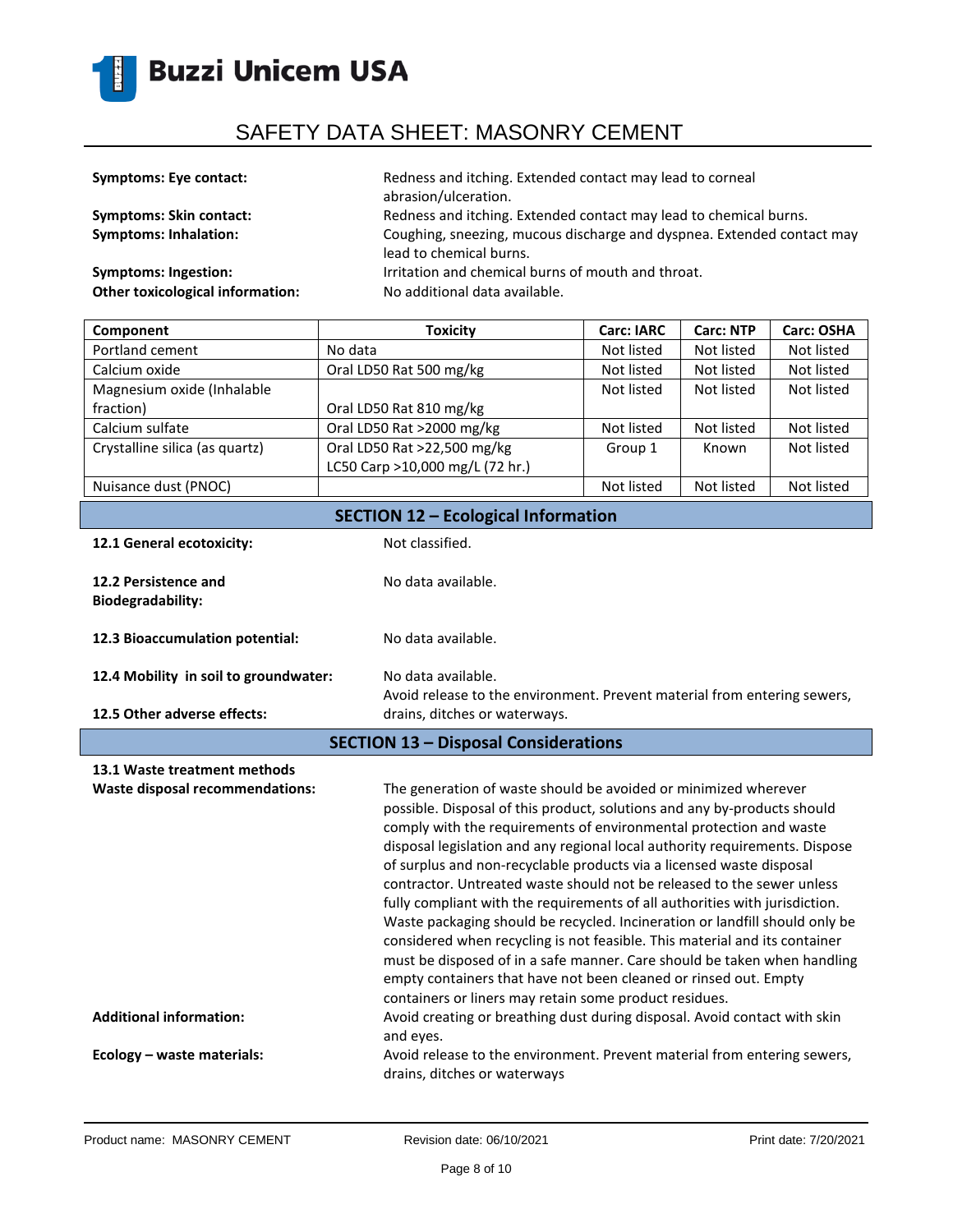

| <b>SECTION 14 - Transport Information</b>                                                                                                                                              |                                                                                                                                                                                                                                                                                                                                                                                                                                                                                                                                                                                                                  |  |
|----------------------------------------------------------------------------------------------------------------------------------------------------------------------------------------|------------------------------------------------------------------------------------------------------------------------------------------------------------------------------------------------------------------------------------------------------------------------------------------------------------------------------------------------------------------------------------------------------------------------------------------------------------------------------------------------------------------------------------------------------------------------------------------------------------------|--|
| <b>UN</b> number:<br>Proper UN shipping name:<br><b>Transport hazard class:</b><br>Packing group number:<br>Environmental hazard/IMDG code:<br><b>Special guidance or precautions:</b> | Not regulated.<br>Not applicable.<br>Not applicable.<br>Not applicable.<br>Not available.<br>Transport product in sealed containers. Avoid creating dust. Avoid release<br>to the environment. Ensure that persons transporting the product know<br>what to do in the event of an accidental release or spillage.                                                                                                                                                                                                                                                                                                |  |
| <b>SECTION 15 - Regulatory Information</b>                                                                                                                                             |                                                                                                                                                                                                                                                                                                                                                                                                                                                                                                                                                                                                                  |  |
| U.S. Federal regulations:                                                                                                                                                              | This product contains one or more chemical components or ingredients<br>that may require identification and/or reporting under SARA Section 302,<br>SARA Section 311/312/313, CERCLA and/or TSCA. An examination of the<br>components of this product should be conducted by a qualified<br>environmental professional to determine if such identification or reporting<br>is required by federal law.<br>Components: Portland cement, Silica (Crystalline), Iron oxide.                                                                                                                                         |  |
| <b>State regulations:</b>                                                                                                                                                              | This product contains one or more chemical components or ingredients<br>that are included or listed on the hazardous substances lists for one or<br>more of the following states: California, Maine, Massachusetts, Minnesota,<br>New Jersey, Pennsylvania and Rhode Island. An examination of the<br>components of this product should be conducted by a qualified<br>environmental or safety and health professional to determine the specific<br>requirements for those states.<br>Components: Portland cement, Limestone (calcium carbonate),<br>Gypsum (calcium sulfate), Silica (Crystalline), Iron oxide. |  |
| <b>California Proposition 65:</b>                                                                                                                                                      | $\sqrt{!}$ WARNING! This product contains crystalline silica and chemicals<br>(trace metals) known to the State of California to cause cancer, birth<br>defects or other reproductive harm. California law requires the above<br>warning in the absence of definitive testing to prove the defined risks do<br>not exist.                                                                                                                                                                                                                                                                                        |  |
| <b>SECTION 16 - Other Information</b>                                                                                                                                                  |                                                                                                                                                                                                                                                                                                                                                                                                                                                                                                                                                                                                                  |  |
| <b>History</b><br><b>Last Revised:</b>                                                                                                                                                 | 10 June 2021                                                                                                                                                                                                                                                                                                                                                                                                                                                                                                                                                                                                     |  |
| <b>Previous versions:</b>                                                                                                                                                              | 1 June 2018<br>1 June 2015                                                                                                                                                                                                                                                                                                                                                                                                                                                                                                                                                                                       |  |

#### **Additional information**

Working safely with this product requires the user to recognize that masonry cement chemically reacts with water, and that some of the intermediate products of this reaction (that is, those present while the cement product is "setting") pose a far greater hazard than dry masonry cement.